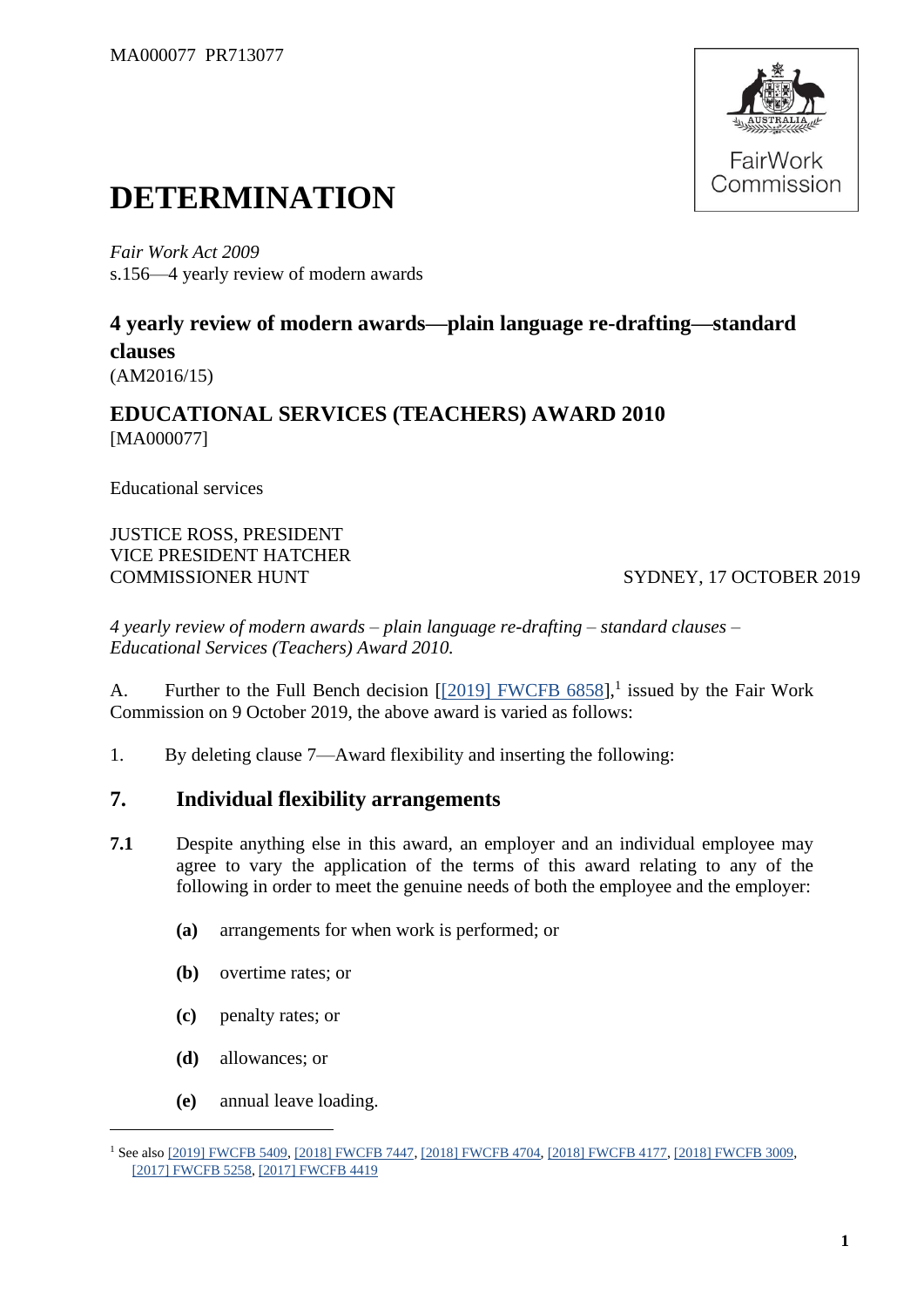- **7.2** An agreement must be one that is genuinely made by the employer and the individual employee without coercion or duress.
- **7.3** An agreement may only be made after the individual employee has commenced employment with the employer.
- **7.4** An employer who wishes to initiate the making of an agreement must:
	- **(a)** give the employee a written proposal; and
	- **(b)** if the employer is aware that the employee has, or reasonably should be aware that the employee may have, limited understanding of written English, take reasonable steps (including providing a translation in an appropriate language) to ensure that the employee understands the proposal.
- **7.5** An agreement must result in the employee being better off overall at the time the agreement is made than if the agreement had not been made.
- **7.6** An agreement must do all of the following:
	- **(a)** state the names of the employer and the employee; and
	- **(b)** identify the award term, or award terms, the application of which is to be varied; and
	- **(c)** set out how the application of the award term, or each award term, is varied; and
	- **(d)** set out how the agreement results in the employee being better off overall at the time the agreement is made than if the agreement had not been made; and
	- **(e)** state the date the agreement is to start.
- **7.7** An agreement must be:
	- **(a)** in writing; and
	- **(b)** signed by the employer and the employee and, if the employee is under 18 years of age, by the employee's parent or guardian.
- **7.8** Except as provided in clause 7.7(b), an agreement must not require the approval or consent of a person other than the employer and the employee.
- **7.9** The employer must keep the agreement as a time and wages record and give a copy to the employee.
- **7.10** The employer and the employee must genuinely agree, without duress or coercion to any variation of an award provided for by an agreement.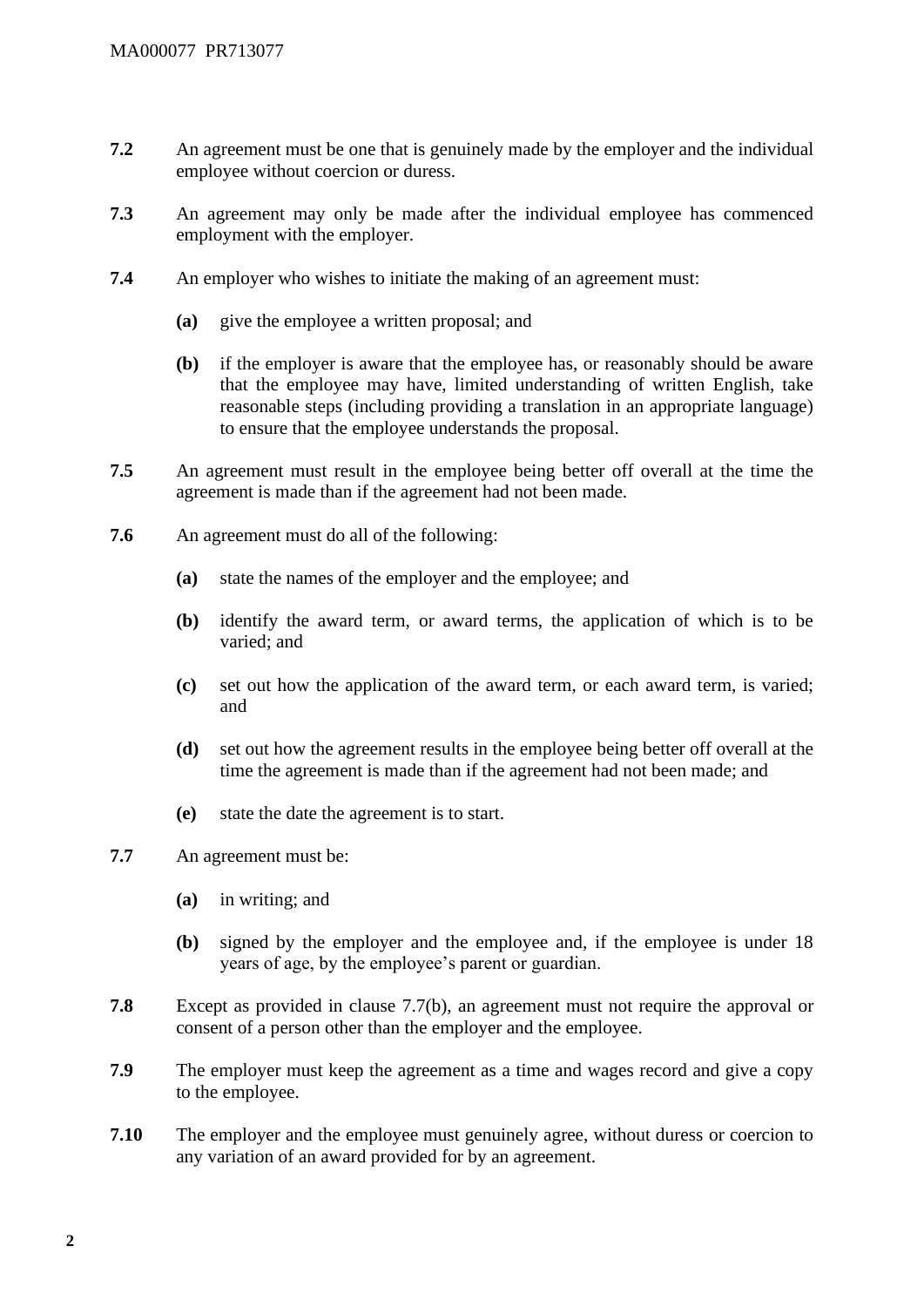- **7.11** An agreement may be terminated:
	- **(a)** at any time, by written agreement between the employer and the employee; or
	- **(b)** by the employer or employee giving 13 weeks' written notice to the other party (reduced to 4 weeks if the agreement was entered into before the first full pay period starting on or after 4 December 2013).

NOTE: If an employer and employee agree to an arrangement that purports to be an individual flexibility arrangement under this award term and the arrangement does not meet a requirement set out in section 144 then the employee or the employer may terminate the arrangement by giving written notice of not more than 28 days (see section 145 of the [Act\)](http://www.legislation.gov.au/Series/C2009A00028).

- **7.12** An agreement terminated as mentioned in clause 7.11(b) ceases to have effect at the end of the period of notice required under that clause.
- **7.13** The right to make an agreement under clause 7 is additional to, and does not affect, any other term of this award that provides for an agreement between an employer and an individual employee.
- 2. By deleting clause 8—Consultation and inserting the following:

## **8. Consultation about major workplace change**

- **8.1** If an employer makes a definite decision to make major changes in production, program, organisation, structure or technology that are likely to have significant effects on employees, the employer must:
	- **(a)** give notice of the changes to all employees who may be affected by them and their representatives (if any); and
	- **(b)** discuss with affected employees and their representatives (if any):
		- **(i)** the introduction of the changes; and
		- **(ii)** their likely effect on employees; and
		- **(iii)** measures to avoid or reduce the adverse effects of the changes on employees; and
	- **(c)** commence discussions as soon as practicable after a definite decision has been made.
- **8.2** For the purposes of the discussion under clause 8.1(b), the employer must give in writing to the affected employees and their representatives (if any) all relevant information about the changes including:
	- **(a)** their nature; and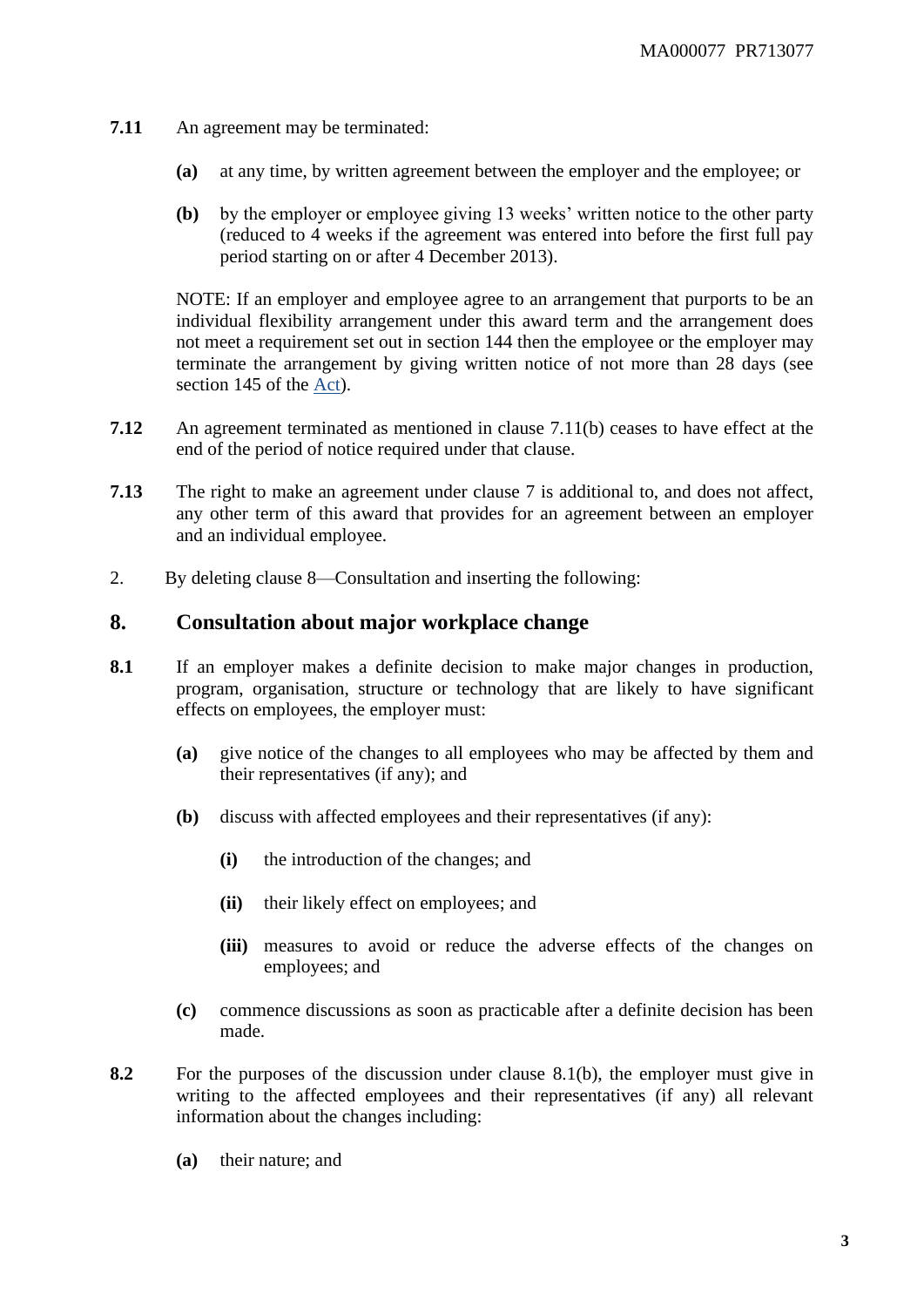- **(b)** their expected effect on employees; and
- **(c)** any other matters likely to affect employees.
- **8.3** Clause 8.2 does not require an employer to disclose any confidential information if its disclosure would be contrary to the employer's interests.
- **8.4** The employer must promptly consider any matters raised by the employees or their representatives about the changes in the course of the discussion under clause 8.1(b).
- **8.5** In clause 8:

**significant effects**, on employees, includes any of the following:

- **(a)** termination of employment; or
- **(b)** major changes in the composition, operation or size of the employer's workforce or in the skills required; or
- **(c)** loss of, or reduction in, job or promotion opportunities; or
- **(d)** loss of, or reduction in, job tenure; or
- **(e)** alteration of hours of work; or
- **(f)** the need for employees to be retrained or transferred to other work or locations; or
- **(g)** job restructuring.
- **8.6** Where this award makes provision for alteration of any of the matters defined at clause 8.5, such alteration is taken not to have significant effect.
- 3. By inserting clause 8A as follows:

## **8A. Consultation about changes to rosters or hours of work**

- 8A.1 Clause 8A applies if an employer proposes to change the regular roster or ordinary hours of work of an employee, other than an employee whose working hours are irregular, sporadic or unpredictable.
- **8A.2** The employer must consult with any employees affected by the proposed change and their representatives (if any).
- **8A.3** For the purpose of the consultation, the employer must:
	- **(a)** provide to the employees and representatives mentioned in clause 8A.2 information about the proposed change (for example, information about the nature of the change and when it is to begin); and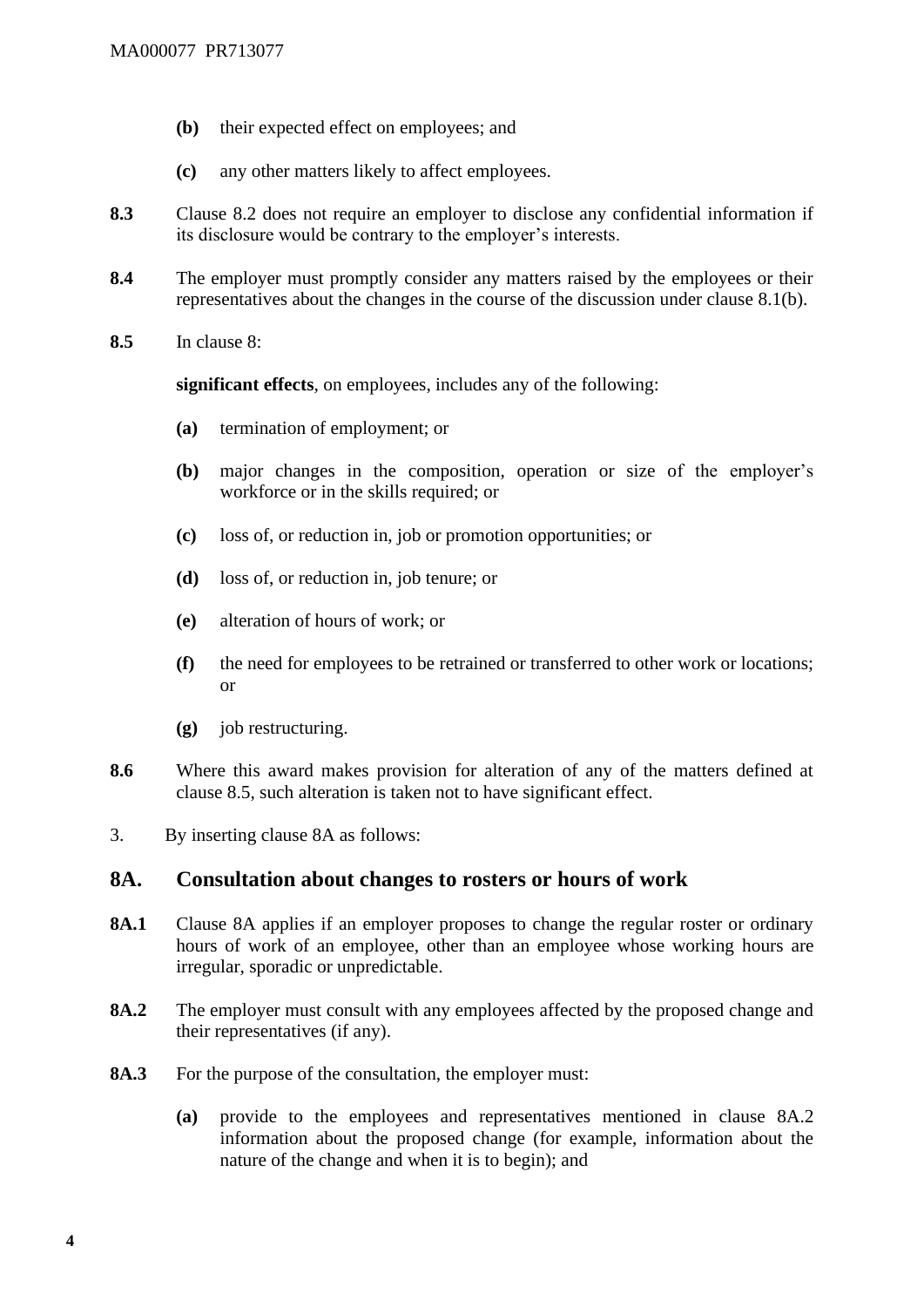- **(b)** invite the employees to give their views about the impact of the proposed change on them (including any impact on their family or caring responsibilities) and also invite their representative (if any) to give their views about that impact.
- **8A.4** The employer must consider any views given under clause 8A.3(b).
- **8A.5** Clause 8A is to be read in conjunction with any other provisions of this award concerning the scheduling of work or the giving of notice.
- 4. By deleting clause 9 and inserting the following:

## **9. Dispute resolution**

- **9.1** Clause 9 sets out the procedures to be followed if a dispute arises about a matter under this award or in relation to the [NES](https://www.fwc.gov.au/documents/awardmod/download/nes.pdf).
- **9.2** The parties to the dispute must first try to resolve the dispute at the workplace through discussion between the employee or employees concerned and the relevant supervisor.
- **9.3** If the dispute is not resolved through discussion as mentioned in clause 9.2, the parties to the dispute must then try to resolve it in a timely manner at the workplace through discussion between the employee or employees concerned and more senior levels of management, as appropriate.
- **9.4** If the dispute is unable to be resolved at the workplace and all appropriate steps have been taken under clauses 9.2 and 9.3, a party to the dispute may refer it to the Fair Work Commission.
- **9.5** The parties may agree on the process to be followed by the Fair Work Commission in dealing with the dispute, including mediation, conciliation and consent arbitration.
- **9.6** If the dispute remains unresolved, the Fair Work Commission may use any method of dispute resolution that it is permitted by the [Act](http://www.legislation.gov.au/Series/C2009A00028) to use and that it considers appropriate for resolving the dispute.
- **9.7** A party to the dispute may appoint a person, organisation or association to support and/or represent them in any discussion or process under clause 9.
- **9.8** While procedures are being followed under clause 9 in relation to a dispute:
	- **(a)** work must continue in accordance with this award and the [Act;](http://www.legislation.gov.au/Series/C2009A00028) and
	- **(b)** an employee must not unreasonably fail to comply with any direction given by the employer about performing work, whether at the same or another workplace, that is safe and appropriate for the employee to perform.
- **9.9** Clause 9.8 is subject to any applicable work health and safety legislation.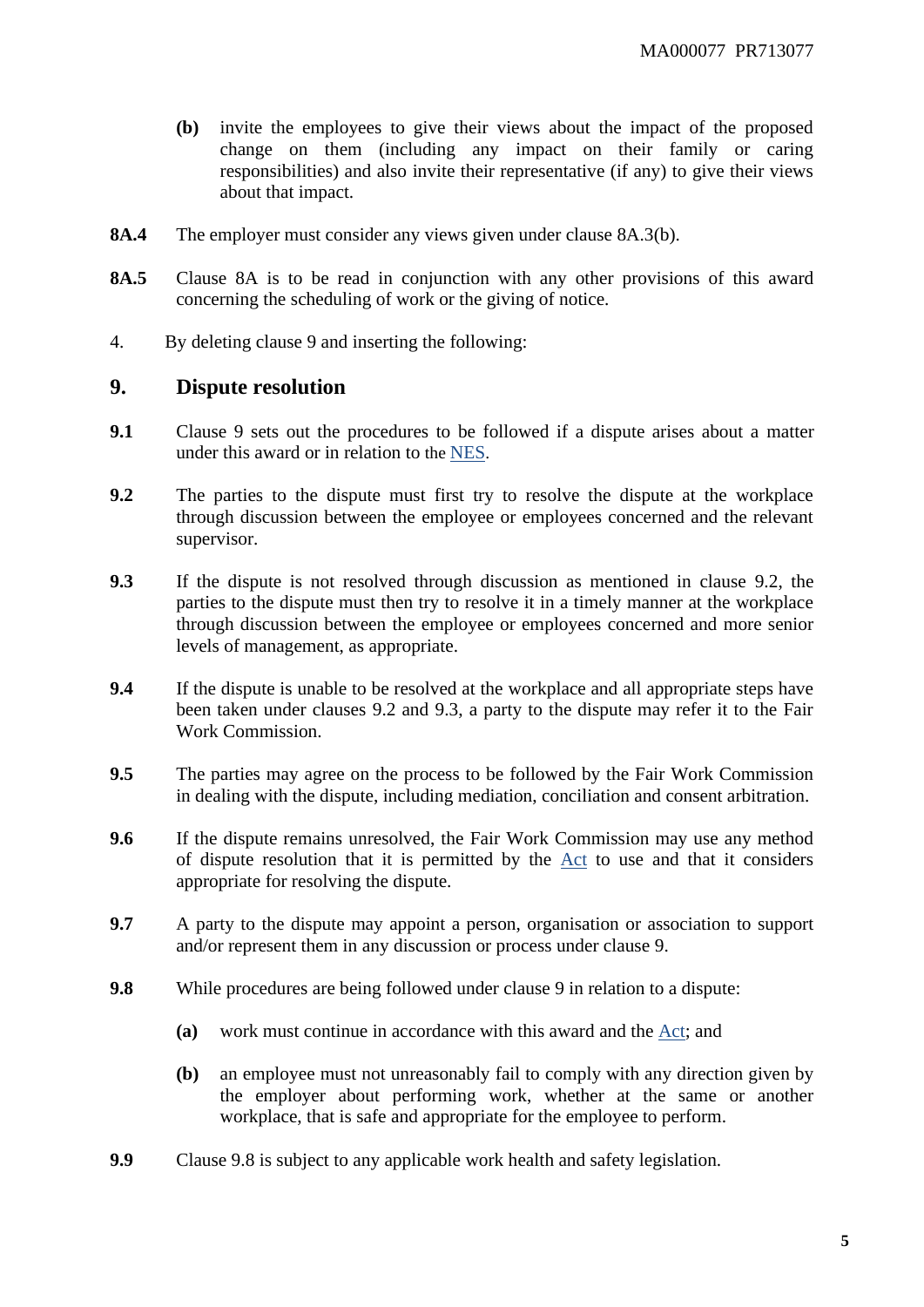5. By deleting clause 11 and inserting the following:

# **11. Termination of employment**

NOTE: Sections 117 and 123 of the [Act](http://www.legislation.gov.au/Series/C2009A00028) set out requirements for notice of termination by an employer under the [NES.](https://www.fwc.gov.au/documents/awardmod/download/nes.pdf) Clauses 11.1 and 11.2 require an employer to give a greater minimum period of notice than that generally required under the [NES.](https://www.fwc.gov.au/documents/awardmod/download/nes.pdf)

#### **11.1 Notice of termination by an employer—schools**

- **(a)** Clause 11.1 applies to an employee employed in a school.
- **(b)** Subject to clause 12.4, the employment of an employee (other than a casual employee) will not be terminated without at least 7 term weeks' notice (inclusive of the notice required under the [NES\)](https://www.fwc.gov.au/documents/awardmod/download/nes.pdf), the payment of 7 weeks' salary instead of notice, or part notice and part payment instead of notice provided that the total weeks' notice and weeks' payment instead equal 7.

## **11.2 Notice of termination by an employer—other than schools**

- **(a)** Clause 11.2 applies to an employee who is not employed in a school.
- **(b)** The employment of an employee (other than a casual employee) will not be terminated without at least 4 weeks' notice (inclusive of the notice required under the [NES\)](https://www.fwc.gov.au/documents/awardmod/download/nes.pdf), or 4 preschool term weeks in the case of a preschool employee, or the payment of 4 weeks' salary instead of notice. If the employee is over 45 years of age and has completed at least 2 years of service, the [NES](https://www.fwc.gov.au/documents/awardmod/download/nes.pdf) notice period will apply.

## **11.3 Notice of termination by an employee**

- **(a)** The notice of termination required to be given by an employee is the same as that required of the employee's employer under clause 11.1 or 11.2.
- **(b)** If an employee does not give the period of notice required under paragraph (a), then the employer may deduct from wages due to the employee under this award an amount that is no more than two weeks' wages for the employee.
- **(a)** If the employer has agreed to a shorter period of notice than that required under paragraph (a), then no deduction can be made under paragraph (b).
- **(b)** Any deduction under paragraph (b) must not be unreasonable in the circumstances.

## **11.4 Job search entitlement**

Where an employer has given notice of termination to an employee, the employee must be allowed time off without loss of pay of up to one day for the purpose of seeking other employment.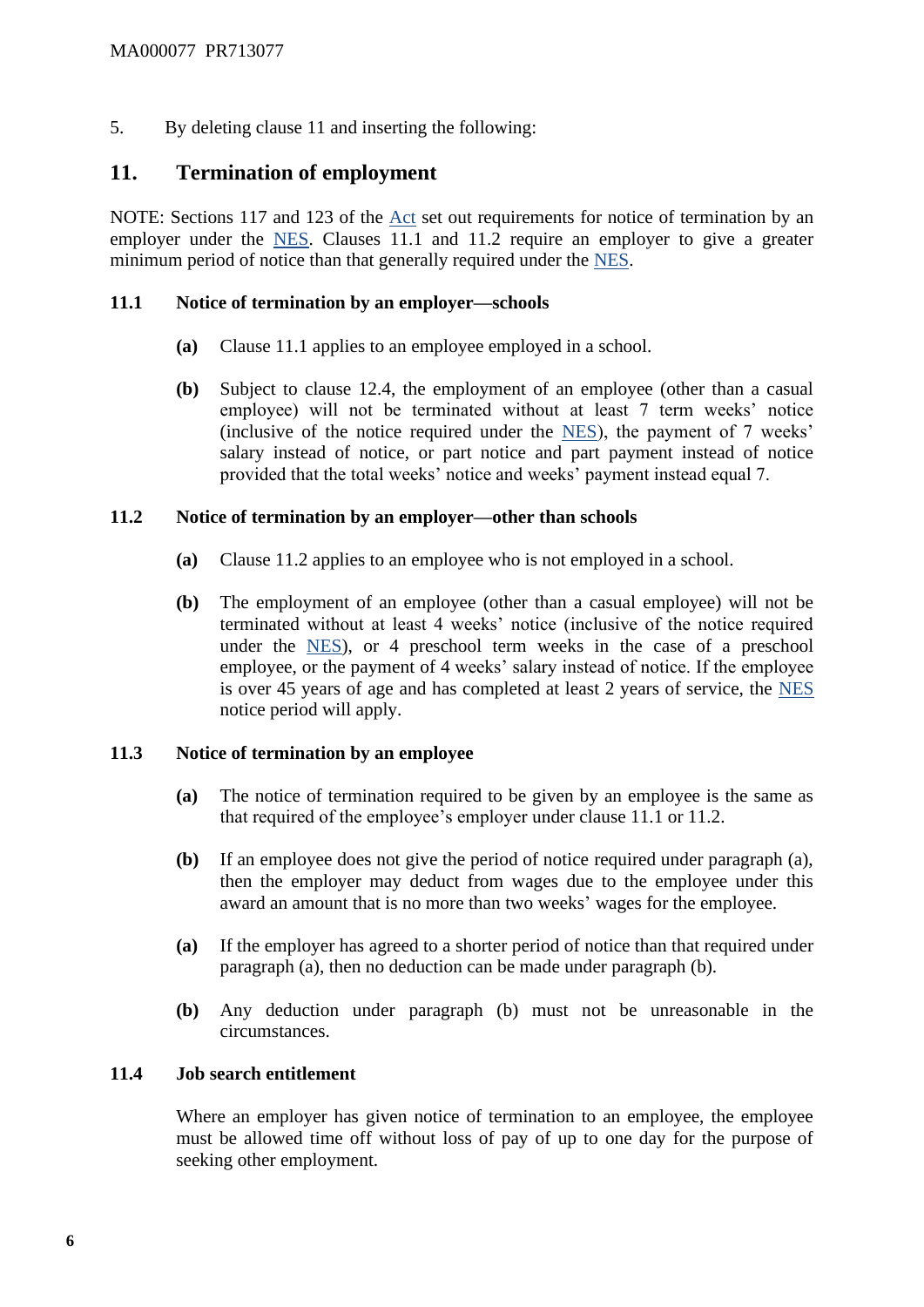**11.5** The time off under clause 11.4 is to be taken at times that are convenient to the employee after consultation with the employer.

#### **11.6 Exclusions**

Employees who are excluded from coverage of the notice of termination provisions in the [NES](https://www.fwc.gov.au/documents/awardmod/download/nes.pdf) are also excluded from coverage of the notice of termination provisions in this award.

#### **11.7 Statement of service**

Upon the termination of employment of an employee (other than a casual employee) the employer will provide upon the request of the employee, a statement of service setting out the commencement and cessation dates of employment.

#### **11.8 Termination of casual employment by an employer—early childhood teachers**

- **(a)** Clause 11.8 applies to a casual early childhood teacher.
- **(b)** On termination of casual employment, the employer will indicate on the employee's service card the length of service with the employer. Upon request a casual employee will also be given a statement setting out the number of days of duty worked by the employee during the period of the engagement.
- 6. By deleting clause 12 and inserting the following:

# **12. Redundancy**

NOTE: Redundancy pay is provided for in the [NES.](https://www.fwc.gov.au/documents/awardmod/download/nes.pdf) See sections 119–123 of the [Act.](http://www.legislation.gov.au/Series/C2009A00028) This clause provides industry specific detail and supplements the [NES.](https://www.fwc.gov.au/documents/awardmod/download/nes.pdf)

#### **12.1 Transfer to lower paid duties on redundancy**

- **(a)** Clause 12.1 applies if, because of redundancy, an employee is transferred to new duties to which a lower ordinary rate of pay applies.
- **(b)** The employer may:
	- **(i)** give the employee notice of the transfer of at least the same length as the employee would be entitled to under section 117 of the [Act](http://www.legislation.gov.au/Series/C2009A00028) as if it were a notice of termination given by the employer; or
	- **(ii)** transfer the employee to the new duties without giving notice of transfer or before the expiry of a notice of transfer, provided that the employer pays the employee as set out in paragraph (c).
- **(c)** If the employer acts as mentioned in paragraph (b)(ii), the employee is entitled to a payment of an amount equal to the difference between the ordinary rate of pay of the employee (inclusive of all-purpose allowances, shift rates and penalty rates applicable to ordinary hours) for the hours of work the employee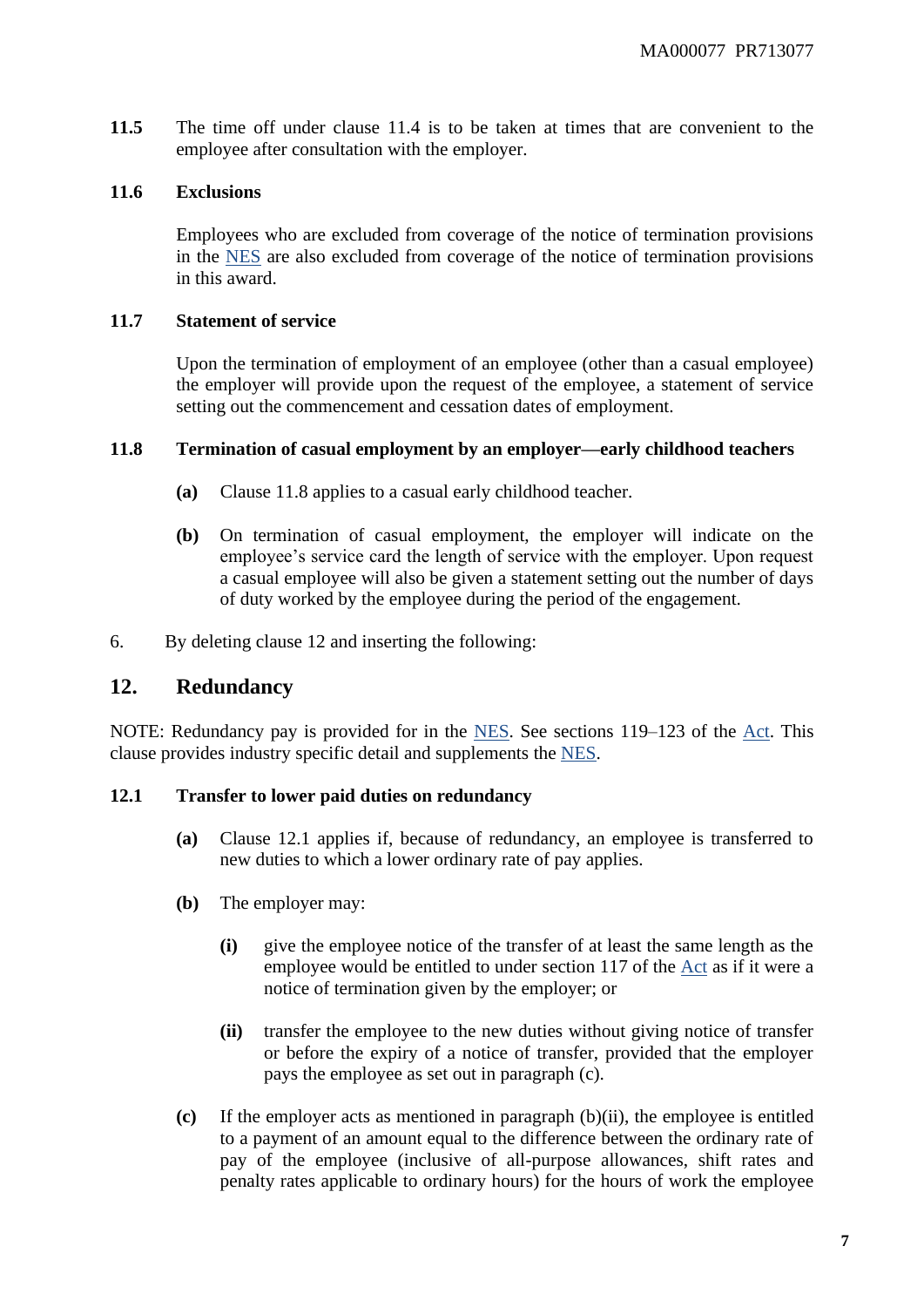would have worked in the first role, and the ordinary rate of pay (also inclusive of all-purpose allowances, shift rates and penalty rates applicable to ordinary hours) of the employee in the second role for the period for which notice was not given.

## **12.2 Employee leaving during redundancy notice period**

- **(a)** An employee given notice of termination in circumstances of redundancy may terminate their employment during the minimum period of notice prescribed by section 117(3) of the [Act.](http://www.legislation.gov.au/Series/C2009A00028)
- **(b)** The employee is entitled to receive the benefits and payments they would have received under clause 12 or under sections 119–123 of the [Act](http://www.legislation.gov.au/Series/C2009A00028) had they remained in employment until the expiry of the notice.
- **(c)** However, the employee is not entitled to be paid for any part of the period of notice remaining after the employee ceased to be employed.

## **12.3 Job search entitlement**

- **(a)** Where an employer has given notice of termination to an employee in circumstances of redundancy, the employee must be allowed time off without loss of pay of up to one day each week of the minimum period of notice prescribed by section 117(3) of the [Act](http://www.legislation.gov.au/Series/C2009A00028) for the purpose of seeking other employment.
- **(b)** If an employee is allowed time off without loss of pay of more than one day under paragraph (a), the employee must, at the request of the employer, produce proof of attendance at an interview.
- **(c)** A statutory declaration is sufficient for the purpose of paragraph (b).
- **(d)** An employee who fails to produce proof when required under paragraph (b) is not entitled to be paid for the time off.
- **(e)** This entitlement applies instead of clauses 11.4 and 11.5.

#### **12.4 Interaction of this clause with clause 11—Termination of employment**

Where the employee's employment is terminated on the grounds of redundancy, the employee will be entitled only to the greater of:

- **(a)** notice of termination under clause 11.1 or 11.2; or
- **(b)** notice of termination and severance payments under the [NES.](https://www.fwc.gov.au/documents/awardmod/download/nes.pdf)

#### **12.5 Part-time employees**

If a part-time employee's hours are reduced, without their consent, by more than 25% they will be entitled to the provisions of this clause.